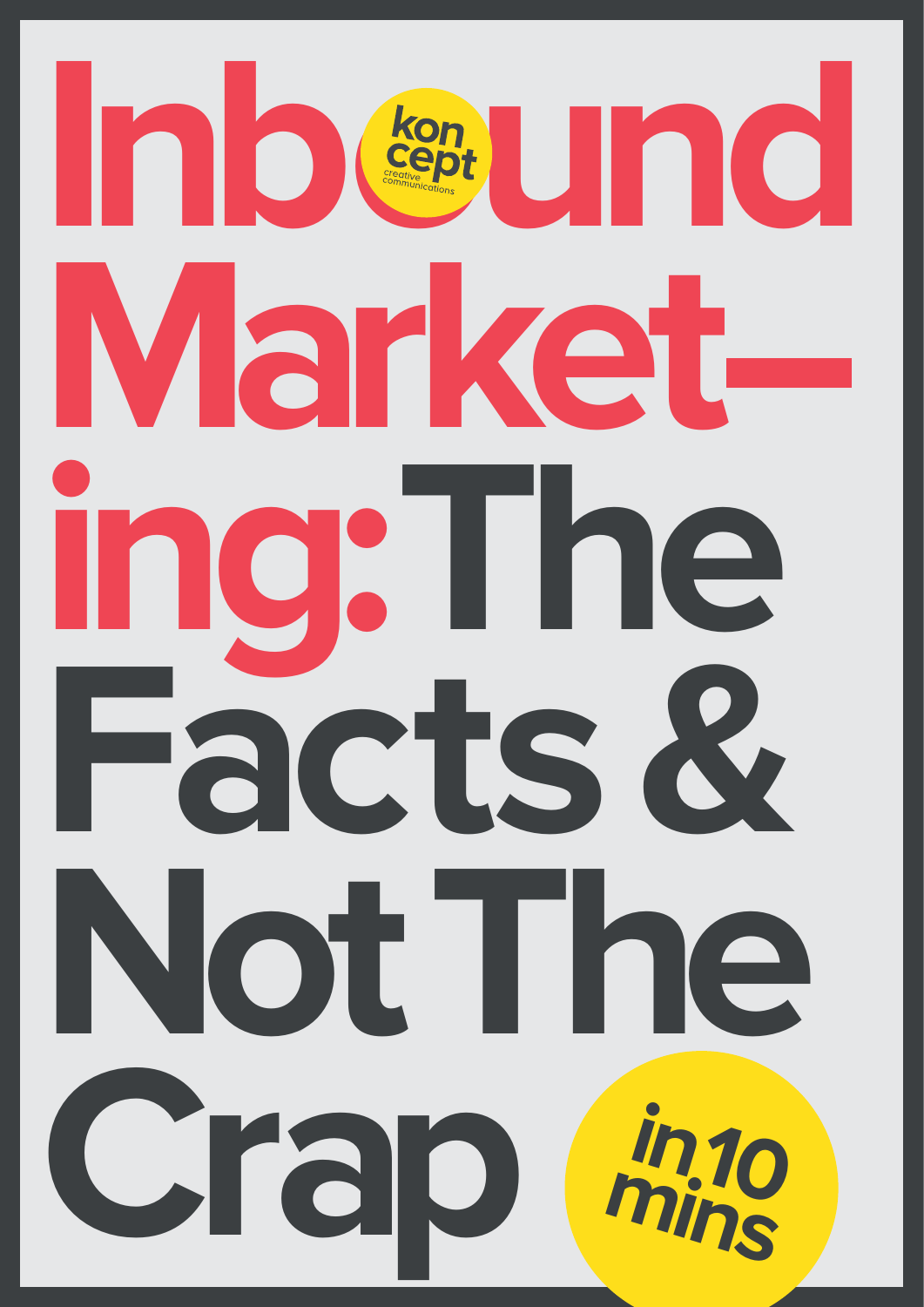"Content and **Inbound are like Salt and Vinegar.** Different, but still dependent upon each other"

In its most basic terms, **inbound marketing is about**  attracting customers, not chasing them. It's an entire role reversal from traditional offline marketing methods whereby prospects are hounded with offers and sales, regardless if they have zero interest in the product or services.

Inbound is essentially connecting with your prospects via personalised communication and providing a unique user journey that speaks directly to their needs or pains at exactly the right time in their buying cycle.

**Your customer's buying cycle is pivotal to the entire inbound marketing show.** Without understanding it, you can't succeed. But how can you go about this? Extensive persona research and a clear comprehension of how long it takes to close a sale means you'll be able to have a 360 view of when your prospect is cold or hot.

**There is a clear difference. It's often debated 'What's the difference between content marketing and inbound and increase of the state of the state of the state of the state of the state of the state of the state of the s marketing?',** however the answer is pretty simple; content marketing is a subset of an inbound marketing strategy.

Even though you may think you know your customers, only once you're armed with this in-depth information can you even begin to implement an inbound marketing strategy.

**Only [32%](http://www.slideshare.net/hschulze/b2b-content-marketing-report-40688285) of marketers have dedicated content to suppor<sup>t</sup> different stages in the buying cycle**

## **Here's where it can get tricky**

## **Inbound Marketing Isn't Content Marketing Basic Fact No.1**

Having a blog and quality targeted content that speaks to the buying journey stages is great, but what about the rest? What about the fully integrated website with a seamless user experience, or smart lead nurturing that helps you guide prospects through the funnel?

Inbound marketing is the entire lifecycle of a campaign or marketing strategy content marketing is a fundamental asset in making it work.

# **A basic intro to Inbound...**

#### **Link**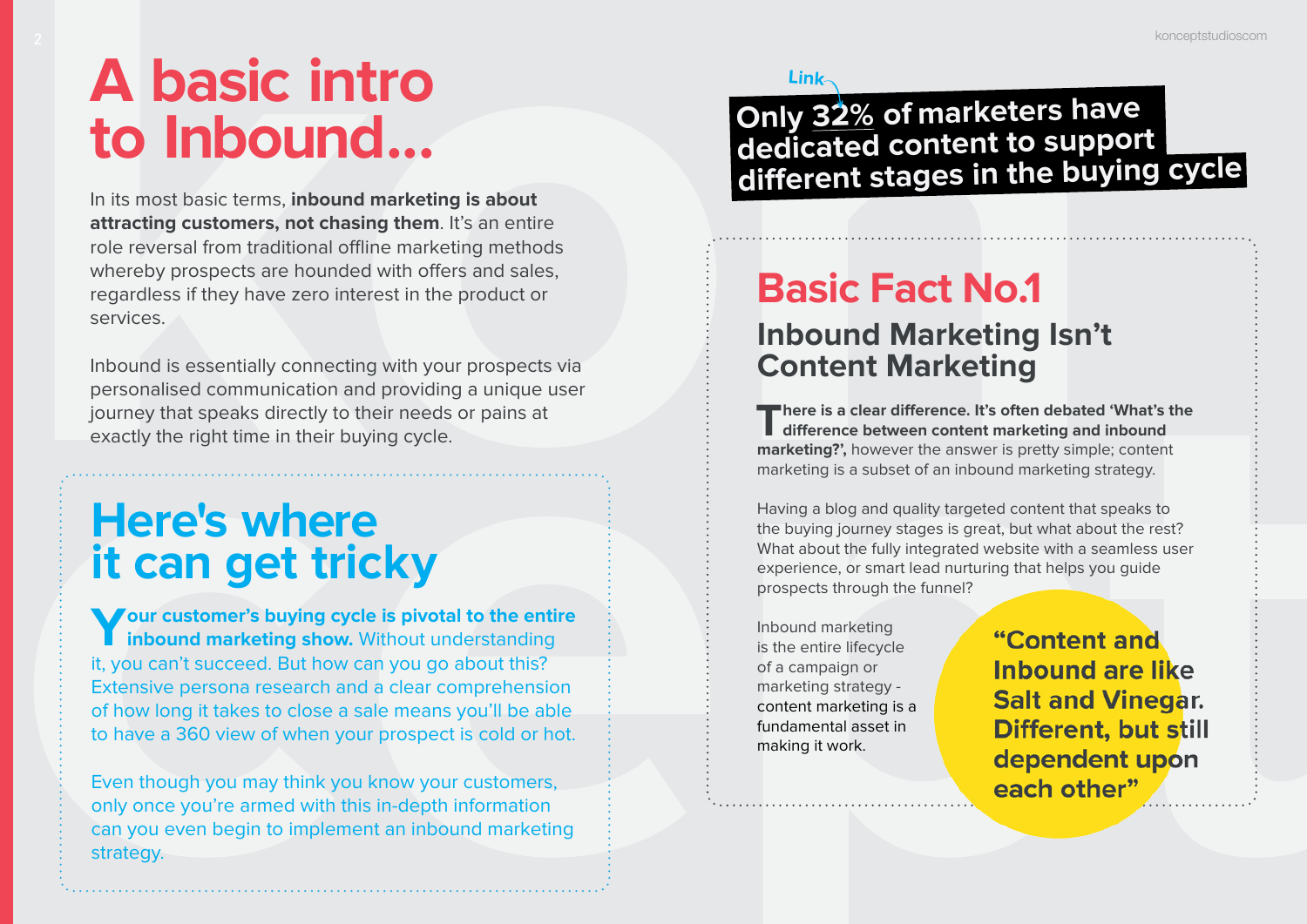## **Start The Journey Where You Should: With The User**

Before you can get down to the fun stuff and create your content marketing strategy, it helps to formally map out your customers user journey. Your website is no longer a brochure for your services; it's an entire experience that users want to engage with. Inbound marketers are using this immersive approach to their advantage by creating a seamless and personalised user journey that ensures they are being led down the marketing funnel that ends in a positive purchasing decision.

## **Basic Fact No.2**

## **How a typical user journey should look:**

**And so on... Link**

**Locating weak points in your customer journey is essential, especially as** customers are becoming more savvy to poor user experiences. **[With 67% of the buying journey](https://www.siriusdecisions.com/Blog/2013/Jul/Three-Myths-of-the-67-Percent-Statistic.aspx)  [happening on digital platforms,](https://www.siriusdecisions.com/Blog/2013/Jul/Three-Myths-of-the-67-Percent-Statistic.aspx) the user journey must be compatible with all devices to ensure a cohesive experience throughout all touchpoints with your brand.**

**Strong call to actions inspire the customer to interact with the website**

**Customer is led to a landing page promoting an offer or downloadable collateral**

**Landing page is optimised for data capturing where customers can enter their details**

> **With their details in your marketing automation, you begin to nurture them via social media or email marketing with more content and offers**

**The nurturing cycle brings customer back to the website**

**Customer comes to your website**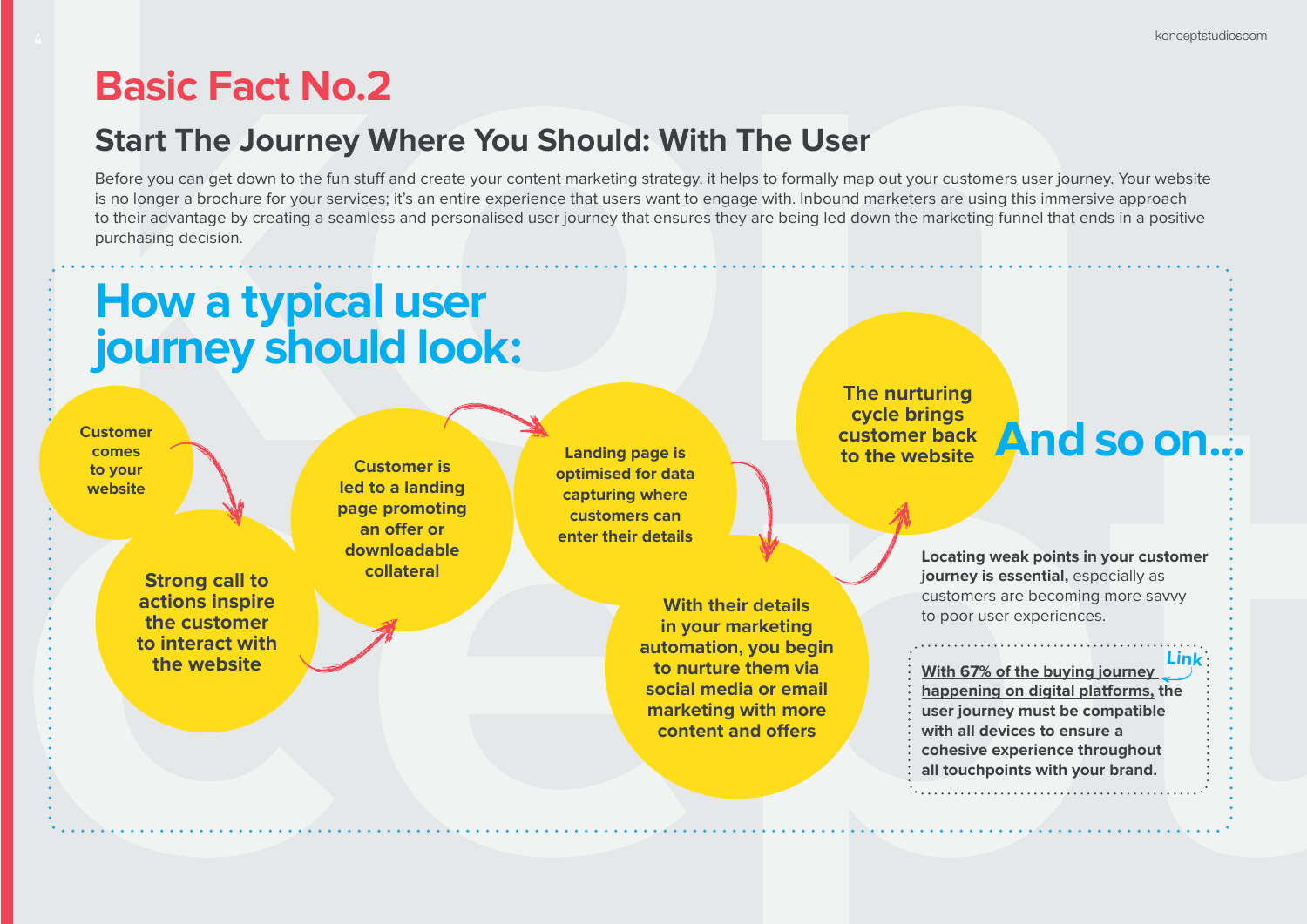## **Prioritise blogging and you'll be [13x more likely](http://blog.hubspot.com/marketing/business-blogging-in-2015) to see positive ROI**

## **And finally, don't be a carbon copy of competitors - use data to influence**

**your ideas but be innovative.** 



**Quite frankly it's a must in our current digital marketing age,** where content is being consumed like your Nan's best hot dinner. Blogging allows you to provide valuable information that your prospects are after - but only if you spend time researching, planning and devising a targeted blogging schedule that speaks to the needs of your audience. When your blog is fully integrated with email and social media, it means you're leveraging this one platform and

transforming into a lead generation machine.

Your target customers will subscribe to the blog, share blog posts on social media to their wider communities and interact with the content, but more importantly, they will want to know more, hence the importance of strong call to actions pushing them further down the funnel.

# **Basic Fact No.3 The Blog isn't just a maybe**

#### **Link**

## **What to consider for your blogging strategy:** Align these trends to your own business values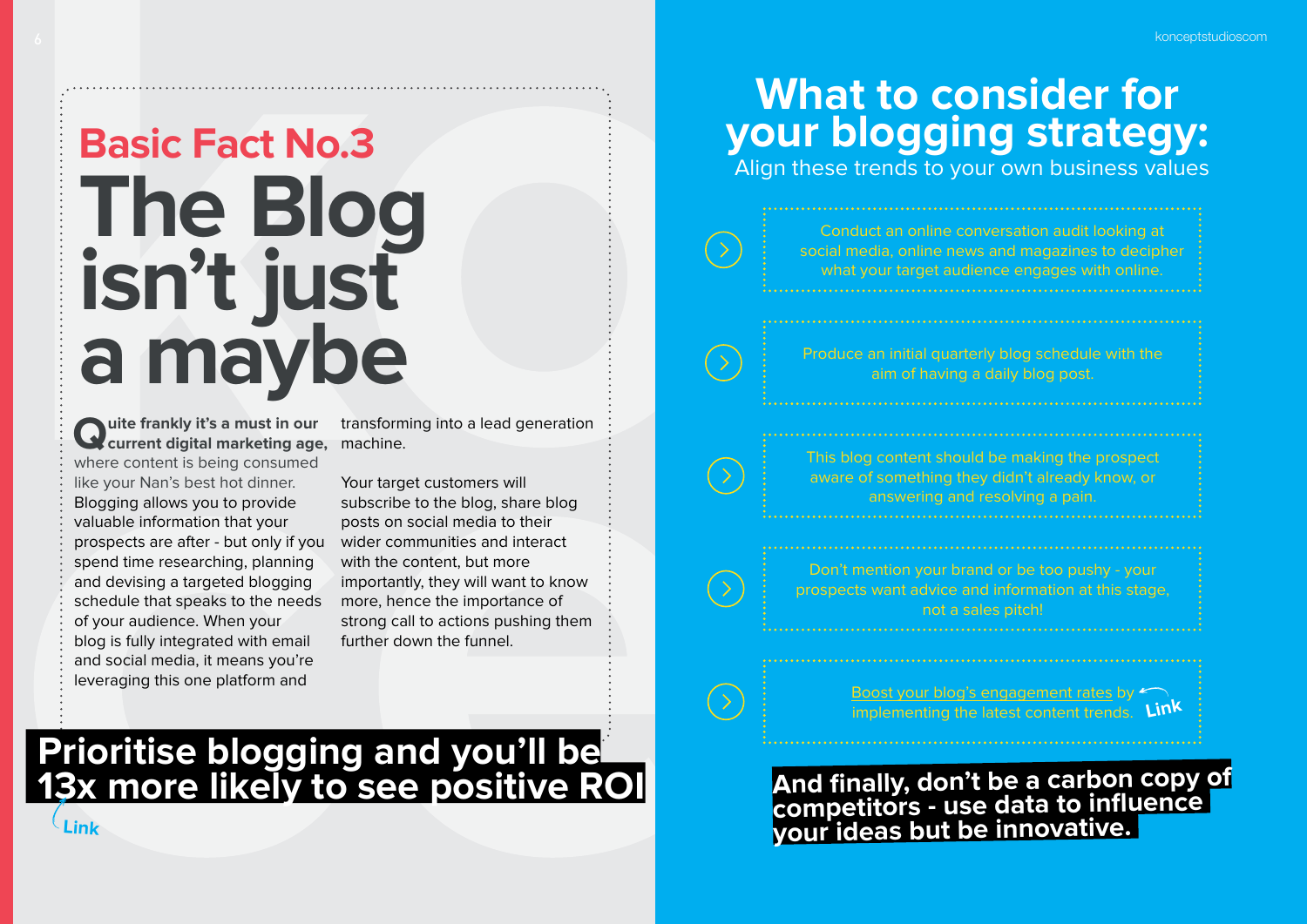SEO has become the most cost effective channel to increase visits and leads, and it's vital to any inbound marketing campaign because quite simply, everybody uses Google.

### **Somewhere between 80-90% of customers now check online prior to making a purchase**

The current state of SEO is all about collaboration. SEO teams need other teams, but other teams need SEO to create an inbound strategy will work.

How? **Here's how SEO helps drive the overall inbound strategy:**

**Analysing keywords,** trends and competitors to help a content team create link worthy, keyword optimised content that will be seen as 'quality' in the eyes of both both user and search engine.

## **SEO Is Your Saviour Basic Fact No.4**

**Working with website development** to make sure the website is structured correctly, is fast and easily crawlable by search engines on both mobile and desktop devices.

**Working with User Experience teams** to make sure the website has a good experience and is useful for both search engines and users.

**Working closely with PR** to ensure that websites we look to build links from match the brand guidelines and target audience.

**Diving head first into analytics** to help share insights with the wider teams to aid in increasing conversion rates.

This is the most honest thing an inbound marketer can tell you; transparency at its best. Inbound marketing generates [54% more](http://www.slideshare.net/HubSpot/what-is-inbound-marketing-29665969/16-Inbound_Creates_More_Leads54more_leads)  [leads](http://www.slideshare.net/HubSpot/what-is-inbound-marketing-29665969/16-Inbound_Creates_More_Leads54more_leads) than outbound marketing, which is why you can't expect to **Link** see a quick return on investment.

## **It Doesn't Happen Overnight Basic Fact No.5**

A good marketer or agency should indicate a timeline for the first year, not the first month, setting realistic performance targets.

- SEO
- Social media
- Online PR activity
- Email marketing
- Content strategy

## • Copywriting • Graphic design • Web development • User Journeys • Site maintenance **Everything that goes Into an inbound strategy Psst, email marketing ain't dead: [91%](http://www.exacttarget.com/resource-center/digital-marketing/2014-mobile-behavior-report?ls=Blog&lss=Blog.2014MobileBehaviorReport&lssm=Corporate&camp=701A0000000gGftIAE) of consumers look at their**